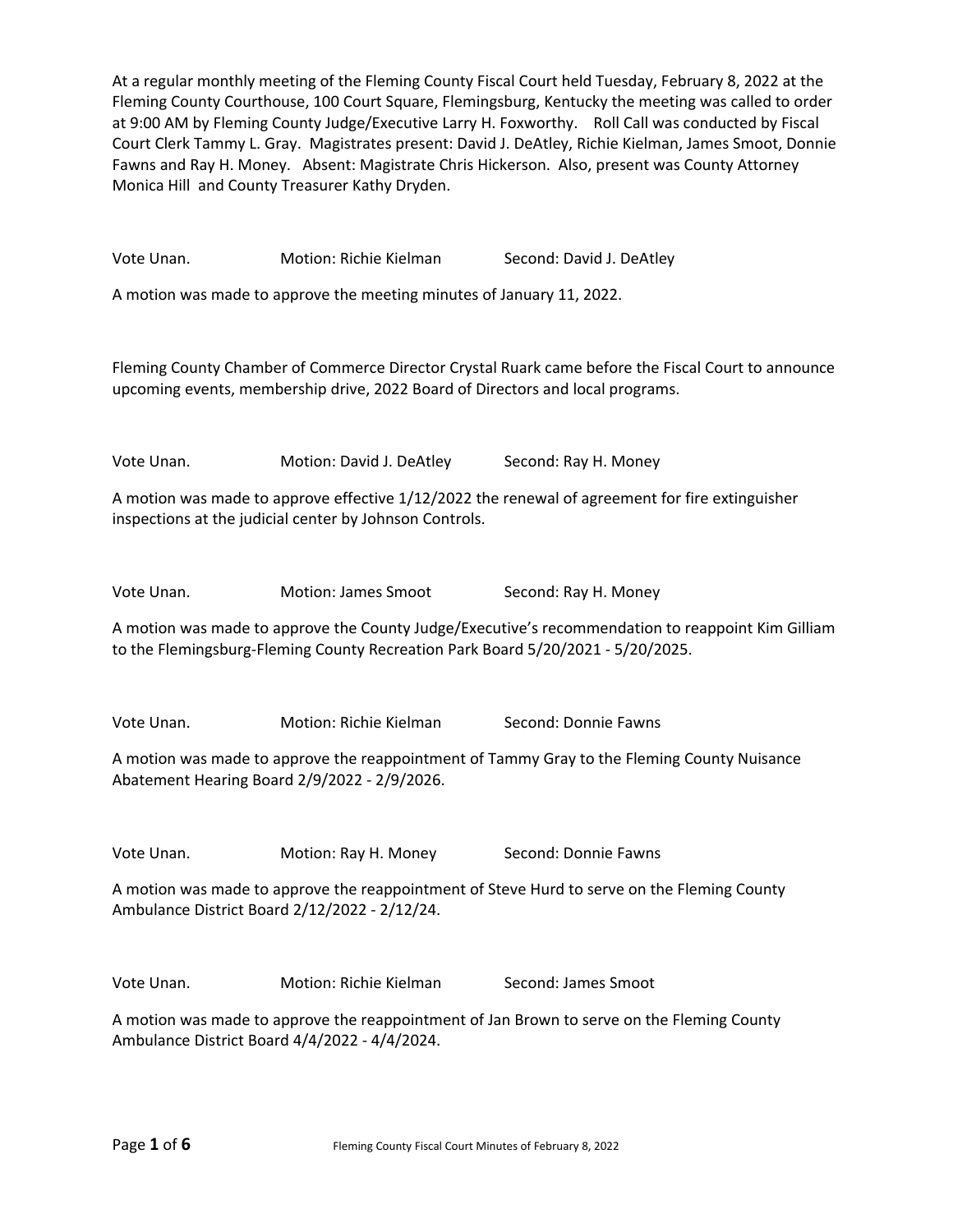Vote Unan. Motion: Donnie Fawns Second: David J. DeAtley

A motion was made to approve the reappointment of James Clark to service on the Fleming County Ambulance District Board 5/13/2022 - 5/13/2024.

Vote Unan. Motion: David J. DeAtley Second: Donnie Fawns

A motion was made to appoint Donnie Lane Logan to fill the unexpired term of Marsha McCartney on the Fox Creek Watershed Conservancy Board through 8/15/2022.

Fleming County Cemetery Board member Charles Berry came before the Fiscal Court requesting consideration to increase the Cemetery Maintenance Fund to \$ 6,000.00 in the Fiscal Year 2022-2023 Budget and presented proposal of the use of the funds. Discussion was held regarding state laws pertaining to accessing cemeteries on private property.

| Vote Unan.                                                                                                                                                                                                                                      | Motion: Ray H. Money                            | Second: Richie Kielman |
|-------------------------------------------------------------------------------------------------------------------------------------------------------------------------------------------------------------------------------------------------|-------------------------------------------------|------------------------|
| A motion was made to approve the Fleming County Treasurer's month end January 31, 2022                                                                                                                                                          |                                                 |                        |
| financial reports as presented by Dryden. General Fund \$1,609,097.94, Road Fund \$570,152.13,                                                                                                                                                  |                                                 |                        |
| Jail Fund \$ 16,022.48, LGEA Fund \$ 103,662.19, Forest Fire Fund \$ 1,249.54, Revolving Loan Fund \$ 0,<br>Dispatch Fund \$ 318,803.24, ARPA Fund \$ 882,747.47and Capital Improvement Fund \$ 307,606.73.<br>Total all funds \$ 3,809,341.72. |                                                 |                        |
| Vote Unan.                                                                                                                                                                                                                                      | Motion: David J. DeAtley                        | Second: Richie Klelman |
| A motion was made to approve the Budget Transfers as presented by Dryden.                                                                                                                                                                       |                                                 |                        |
|                                                                                                                                                                                                                                                 |                                                 |                        |
| Vote Unan.                                                                                                                                                                                                                                      | Motion: David J. DeAtley Second: Richie Kielman |                        |
| A motion was made to approve the Cash Transfers as presented by Dryden.                                                                                                                                                                         |                                                 |                        |
|                                                                                                                                                                                                                                                 |                                                 |                        |
| Vote Unan.                                                                                                                                                                                                                                      | Motion: Donnie Fawns                            | Second: James Smoot    |
| A motion was made to approve changing bank accounts to Peoples Bank effective 3/1/2022.                                                                                                                                                         |                                                 |                        |
|                                                                                                                                                                                                                                                 |                                                 |                        |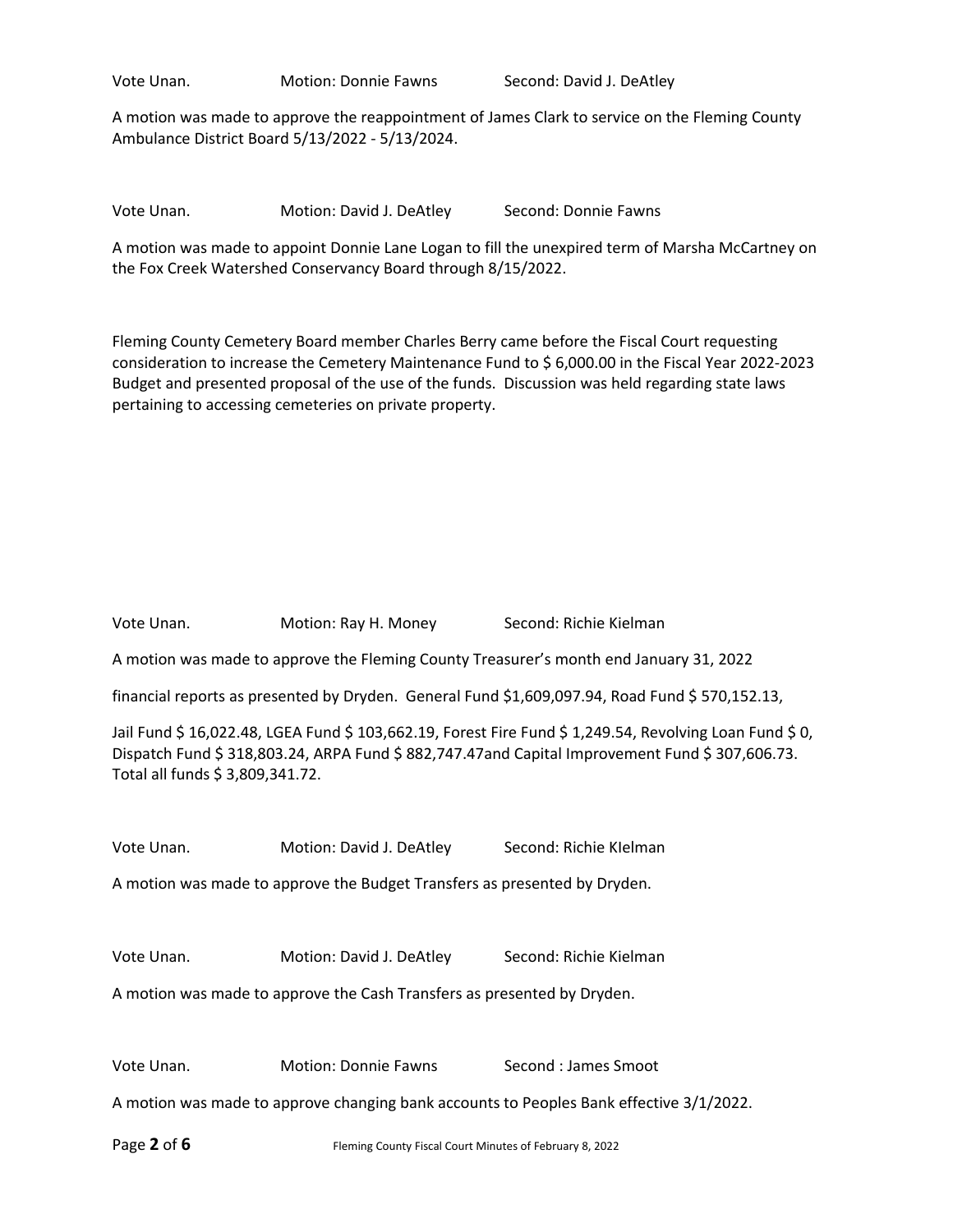Vote Unan. Motion: Richie Kielman Second : Donnie Fawns

A motion was made to approve the change of fund name from Revolving Loan Fund to CDBG Fund.

Vote Unan. **Motion: Ray H. Money Second: Richie Kielman** 

A motion was made to approve the first reading of Ordinance 22-1353 Budget Amendment as read by Dryden.

Vote Unan. Motion: David J. DeAtley Second: Richie Kielman

A motion was made to approve the total credit card limit \$10,000.00.

Vote Unan. **Motion: David J. DeAtley** Second : Richie Kielman

A motion was made to approve the Claims reports and Carry In Claims reports as presented by Gray.

Fleming County Road Supervisor Anthony Vise came before the Fiscal Court seeking direction on two roadway issues in the county and presented photos of current conditions. Location One is regarding a private lane ( Price Road ) that has created drainage issues and deteriorating asphalt conditions on Poplar Grove Road ( CR 1176 ). Location Two is regarding a new entrance off Concord Road (CR 1225) that was created without seeking consent by the Road Department and produces excess muddy conditions that is a safety hazard for local traffic and school bus route. County Attorney Hill will review the current statutes to determine what legal actions the county can take in both situations.

Vote Unan. **Motion: David J. DeAtley** Second: Richie Kielman

A motion was made to approve to accept the Grant Agreement – Fleming County Senior Project 20C-179 \$ 1,750,000.00 and authorize the County Judge/Executive to sign and execute any and all documentation pertaining to the grant agreement.

Vote Unan. **Motion: Ray H. Money** Second: Donnie Fawns

A motion was made to designate County Judge/Executive as Fair Housing & EEO responsible official for complaints, grievances, and matters involving Fair Housing & EEO.

Vote Unan. Motion: Kielman Second: David J. DeAtley

A motion was made to approve and execute the Clearinghouse Letter of Assurances.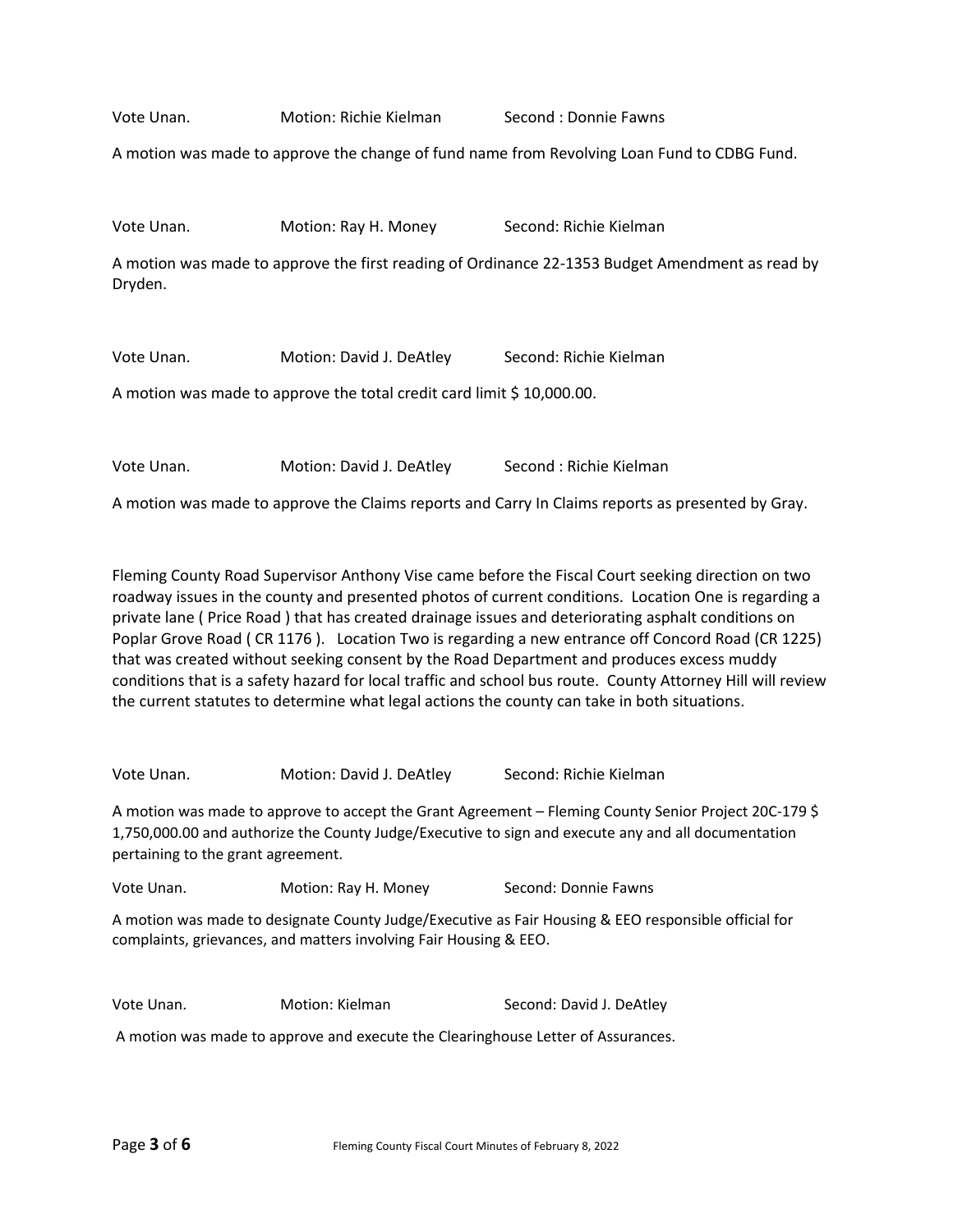Vote Unan. Motion: Ray H. Money Second: Donnie Fawns A motion was made to adopt and approve the County Judge/Executive to sign and execute Resolution 22-1354 authorizing the County Judge/Executive and Treasurer to distribute CDBG funds within 5 days of receiving funds , approve pay requests, legal documents and other project related documents. Vote Unan. Motion: Donnie Fawns Second: Richie Kielman A motion was made to adopt and approve the County Judge/Executive to sign and execute the Affirmative Action Plan. Vote Una. **Motion: Ray H. Money** Second: David J. DeAtley A motion was made to adopt and approve the County Judge/Executive to sign and execute the BTADD Administrative Services Contract for the Senior Center Project Grant. Vote Unan. **Motion David J. DeAtley** Second: Donnie Fawns A motion was made to adopt and approve the County Judge/Executive to sign and execute Resolution 22-1355 to enter into a Legally Binding Agreement with LVCAP & City of Flemingsburg. Vote Unan. Motion: Ray H. Money Second: Donnie Fawns A motion was made to adopt and approve the County Judge/Executive to sign and execute Resolution 22-1356 pertaining to Cost Overruns on the new Senior Center Project Vote Unan. **Motion: Richie Kielman** Second: Donnie Fawns A motion was made to adopt and approve the County Judge/Executive to sign and execute Resolution 22-1357 on pertaining to the Rental Payments/Fees for the new Senior Center. Vote Unan. **Motion: Ray H. Money Second: Richie Kielman** A motion was made to approve to give the County Judge/Executive the authority to sign and execute any and all documents pertaining to the property purchase, transfer and deed documents for Hyatt property for the use of new Senior Center facilities that includes Lot 6 contains 1.207 acres. Of that Lot 6 One(1) acre is donated and remaining 0.207 acres purchase price \$ 15,525.00. Also purchasing Lot 5 containing 1.466 acres purchase price \$ 109,950.00. Total costs of two lots containing a total of 2.68 acres for \$ 125,475.00.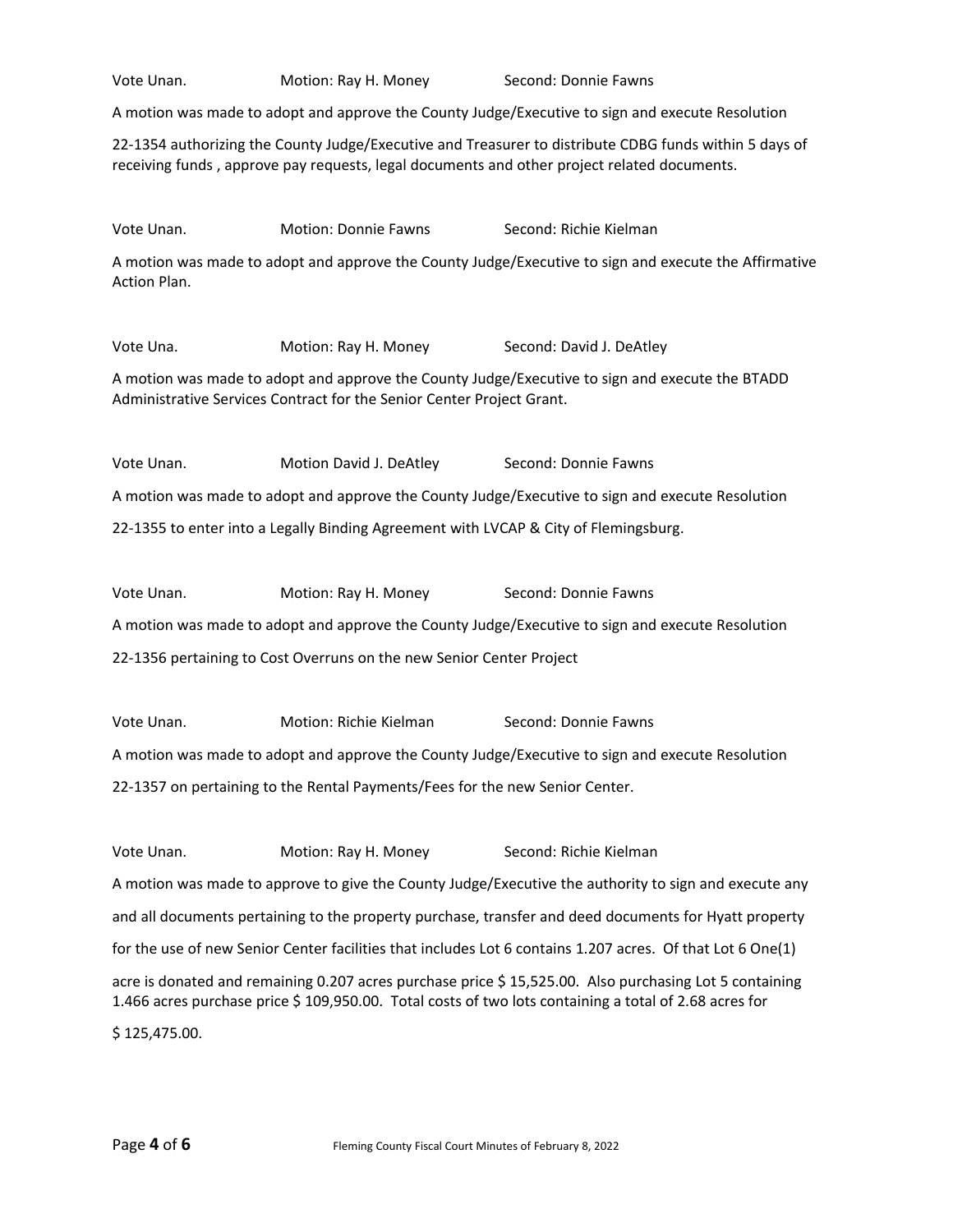Discussion was held regarding purchase of third lot for the senior center facilities and it was stated that the current grant funds could not be used for that purchase and that it would be a direct buy by the Fiscal Court.

Vote Unan. **Motion: David J. DeAtley** Second: Richie Kielman

A motion was made to approve to give the County Judge/Executive the authority to sign and execute any and all documents pertaining to architectural/engineering services provided by Brandstetter Carroll for the new Senior Center project.

Vote Unan. Motion: Ray H. Money Second: Richie Kielman

A motion was made to adopt Resolution 22-1360 to approve the commitment of \$ 1,302,800.00 in ARPA funds from the Fiscal Court for the new Senior Center project and give the County Judge/Executive the authority to sign and execute.

Vote Unan. Motion: Donnie Fawns Second: Richie Kielman

A motion was made to approve to commence when appropriate the advertisement letting of bid specifications and requests for construction services bids for new Senior Center project.

Vote Unan. Motion: Ray H. Money Second: Richie Kielman

A motion was made to approve an Interlocal Cooperation Agreement with Fiscal Court and City of Flemingsburg for the Joint Operation and Staffing of the new Fleming County Senior Center and give the County Judge/Executive the authority to sign and execute any and all documents.

Vote Unan. Motion: David J. DeAtley Second: Richie Kielman

A motion was made to withdraw the USDA RD grant application for new senior center.

Vote Unan. Motion: Ray H. Money Second: Richie Kielman

A motion was made to adopt and approve Resolution 22-1359 and Kentucky Transportation Cabinet Discretionary Funding Agreement and give the County Judge/Executive the authority to sign and execute

any and all documents.

Vote Unan. Motion: Richie Kielman Second: Donnie Fawns

A motion was made to approve the Fleming County Clerk's month end January 31, 2022 report as presented by Fritz.